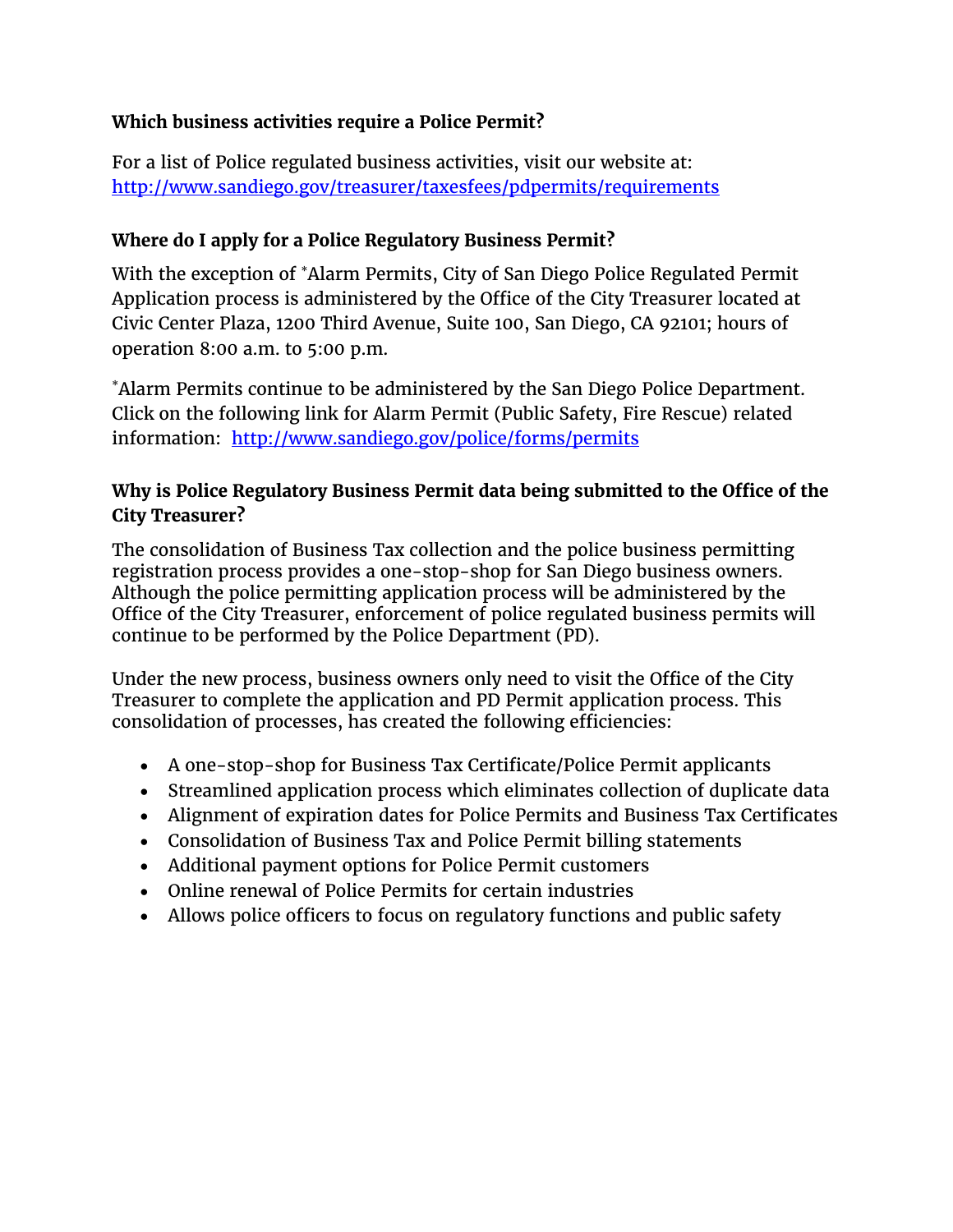# **Which permit types will be allowed to renew online?**

New Applicants - New applicants are not permitted to register online. New applicants must register in person at Civic Center Plaza, 1200 Third Avenue, Suite #100, San Diego, CA 92101.

Renewal Applicants - If your industry does not have a Photo ID requirement, you may renew your permit online. However, in many cases, you must submit Required Industry Documentation prior to obtaining authorization to renew online. For a list of permits which are renewable online and a list of required documents, please contact us at (619) 615-1500 or visit our website at:

<http://www.sandiego.gov/treasurer/taxesfees/pdpermits/requirements> and click on the corresponding renewal packet for additional information.

# **Does every Police Permit require a Business Tax Certificate (BTC)?**

In general, most police permit applicants are required to obtain a BTC, as well. W-2 Employees & Non-Profit/Tax Exempt Organizations do not require a BTC.

If you do not qualify under one of the above exceptions, but you believe you may be exempt from the BTC requirement, contact us at (619) 615-1500 to discuss your specific situation.

# **What if I received a renewal statement and my business is no longer active?**

All cancellation requests must be made in writing. You may submit your cancellation request via email at  $b\text{tax@s}$  and  $\text{day}$ . If you currently hold a Police Permit & BTC, please specify whether you would like to cancel the permit only or both. If you have questions regarding your specific situation, you may contact us at (619) 615-1500.

# **I believe I am liable for permit fees for the past several years. What kind of interest and penalties am I liable for?**

New applicants are not assessed previous year PD regulatory permit fees but may be liable for prior year business taxes, Business Improvement District assessments, and related penalties.

# **Do Pawnshops and Second Hand Dealers still need to obtain a State of California Department of Justice (DOJ) License?**

Yes, the DOJ license is a bi-annual requirement. Instructions for filing are located within the new Second Hand Dealer application packet and may be accessed at: <http://www.sandiego.gov/treasurer/taxesfees/pdpermits/requirements>